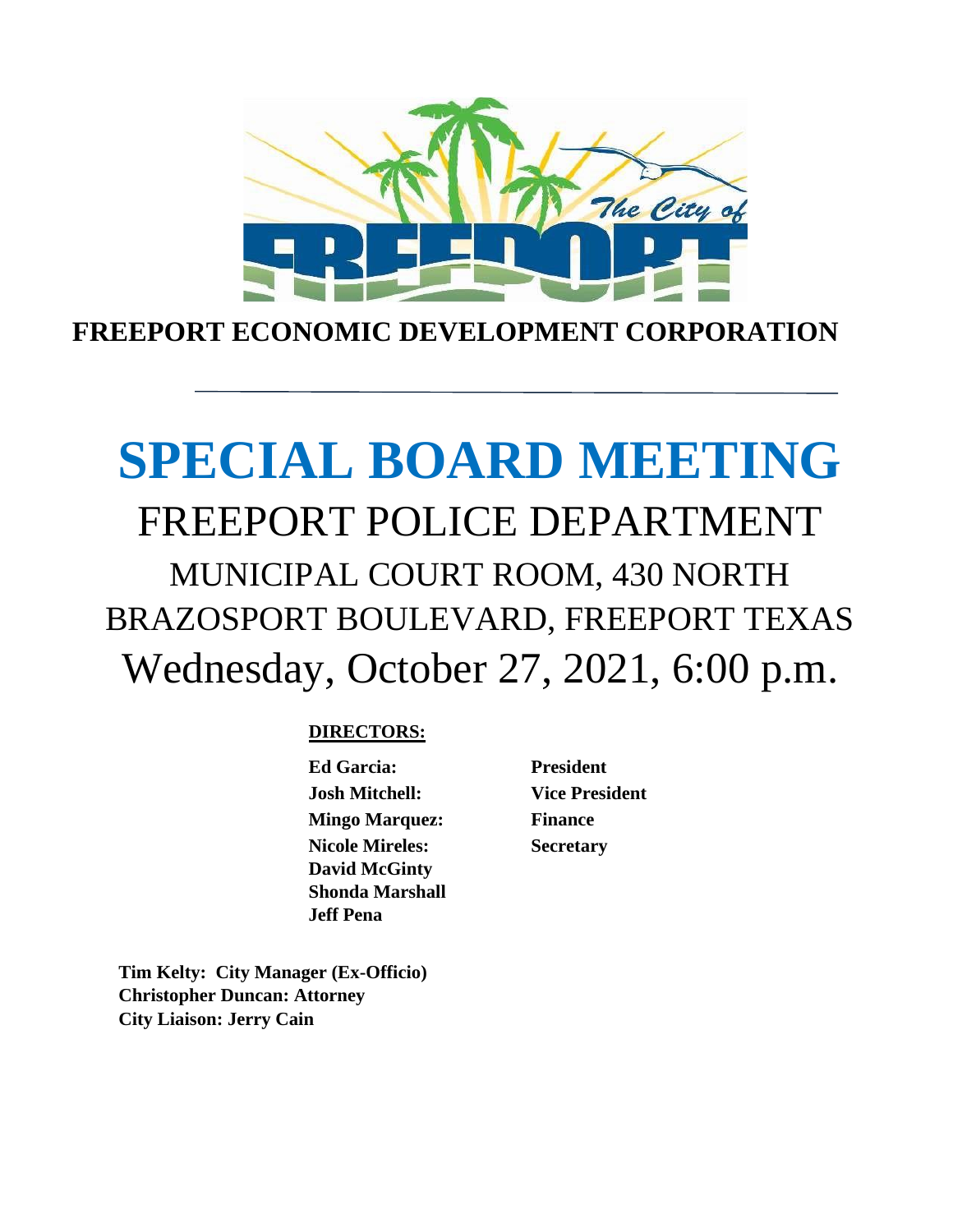#### **FREEPORT ECONOMIC DEVELOPMENT CORPORATION**

MEETING AT FREEPORT POLICE DEPARTMENT MUNICIPAL COURT ROOM

430 NORTH BRAZOSPORT BOULEVARD, FREEPORT TEXAS

#### **SPECIAL BOARD MEETING AGENDA**

Wednesday, October 27, 2021, 6:00 p.m.

#### **I. Call to Order**

**II. Invocation and Pledge**

## **III. Citizen Comments**

Citizens allotted 3 minutes for comments

#### **IV. Consent Agenda**

- 1. Approve Meeting Minutes for October 12, 2021
- 2. Approve Invoices.

#### **V. Discussion and Action Items**

1. Discussion and review of EDC grant criteria and applications.

#### **VI. Board Comments**

- 1. President Ed Garcia: announcements and comments
- 2. Vice-President Josh Mitchell: announcements and comments
- 3. Finance Mingo Marquez: announcements and comments
- 4. Secretary Nicole Mireles: announcements and comments
- 5. David McGinty: announcements and comments
- 6. Shonda Marshall: announcements and comments
- 7. Jeff Pena: announcements and comments

#### **VII. Executive Session – Adjourn into Executive Session**

It is now \_\_\_\_\_\_\_ p.m. and I hereby recess the regular session of the Freeport Economic Development Corporation October 27, 2021 meeting and do hereby convene an executive session, said executive session authorized under the following sections of the Texas Government Code: (1) Government Code, Section 551.087 (Economic and Community Development Matters), 551.072 (Deliberations about Real Property), 551.071 (Consultation with Attorney).

## **In Accordance with the Texas Government Code:**

Section 551.087 (Economic and Community Development Matters)

1. Discussion and possible action regarding project 2021E.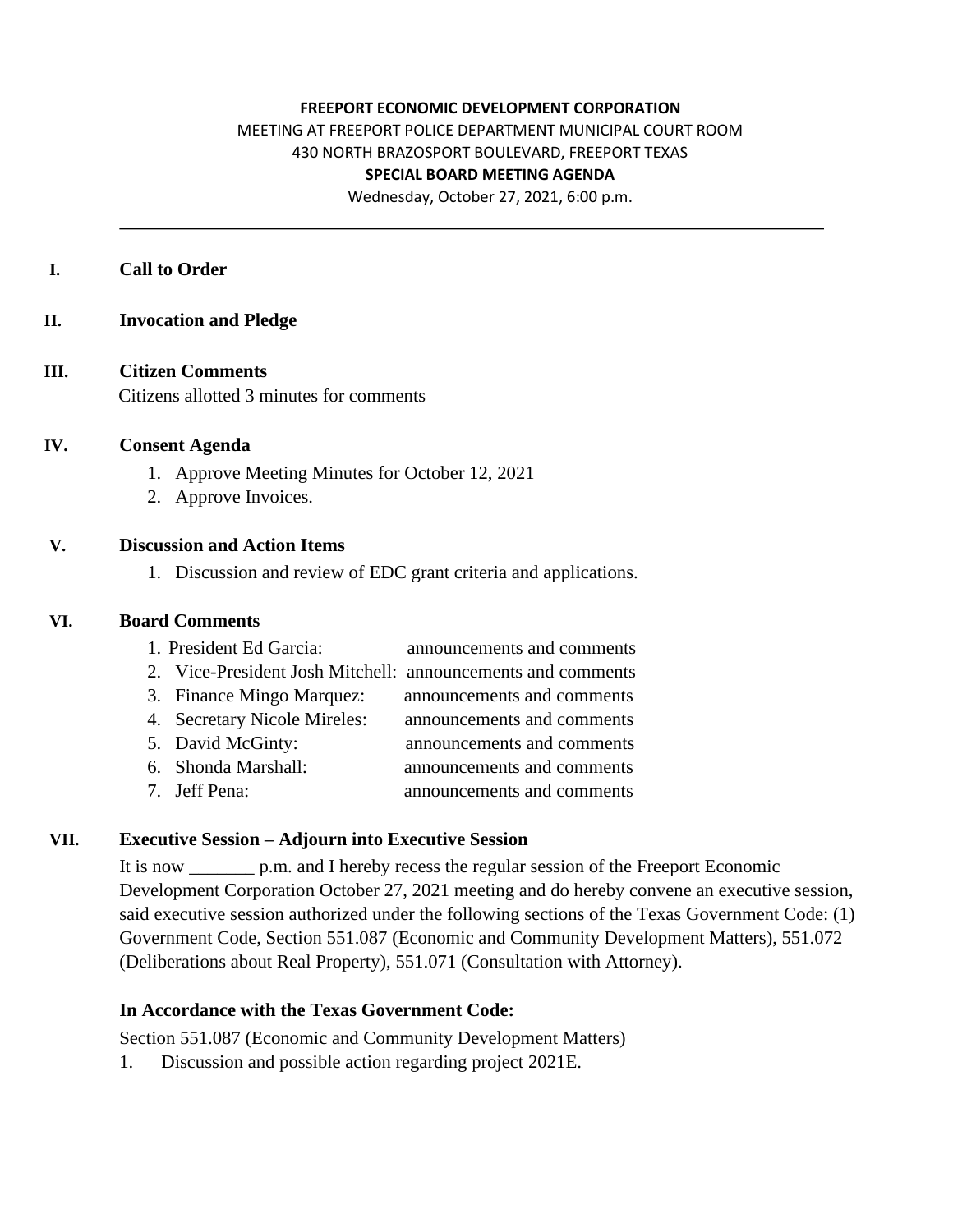## **Reconvene into Open Session**

### **Board President's statement:**

It is now \_\_\_\_\_ p.m. and I hereby close the executive session of the Freeport Economic Development Corporation and do hereby reconvene the regular open session.

## **Discussion and Possible Action**

Section 551.087 (Economic and Community Development Matters)

1. Discussion and possible action regarding project 2021E.

## **VIII. Adjourn**

Motion to close board meeting made by \_\_\_\_\_\_\_\_\_ and seconded by \_\_\_\_\_\_\_\_. Motion \_\_\_\_\_\_\_\_\_\_\_\_\_\_\_\_. It is now \_\_\_\_\_\_ p.m. and I hereby close the board meeting.